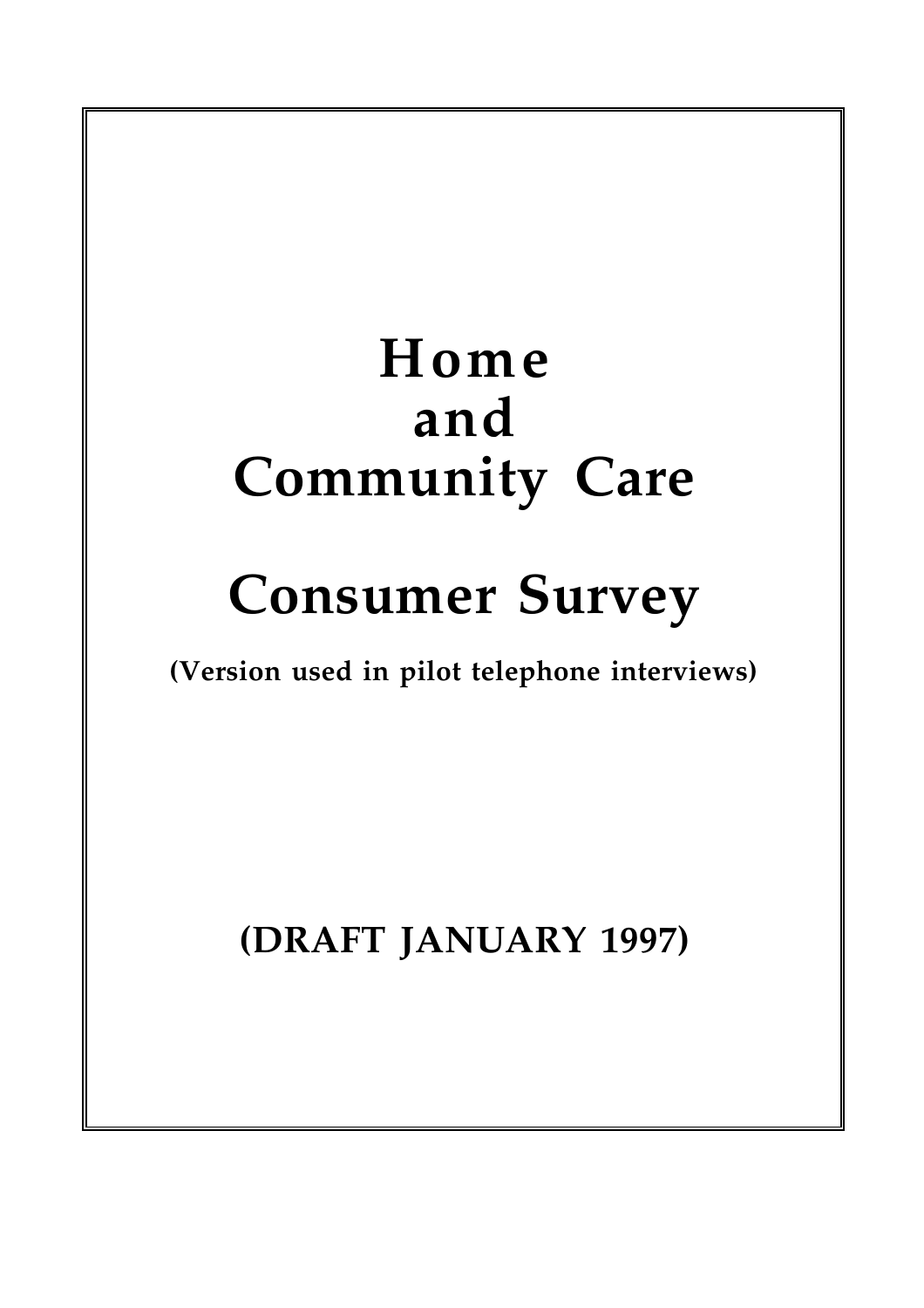## **Consumer Interview**

### **Introduction**

The following questions are about the services and assistance you have been receiving from your local home and community care agency. (HACC)

It is important that all government agencies providing assistance of this type receive some kind of feedback on their services. The federal and state governments also need to know that the quality of service you are receiving is of an acceptable level.

Your response to this questionnaire is entirely voluntary. If there are any questions you do not feel comfortable answering please feel free to not reply to the question. If you would like to discuss any of your replies in further detail please note the "further comments" section on the final page of this document. Your replies to the survey questions will be completely confidential. Furthermore, the agency will only receive statistical feedback from us, no individual will be identified.

Thank you for your time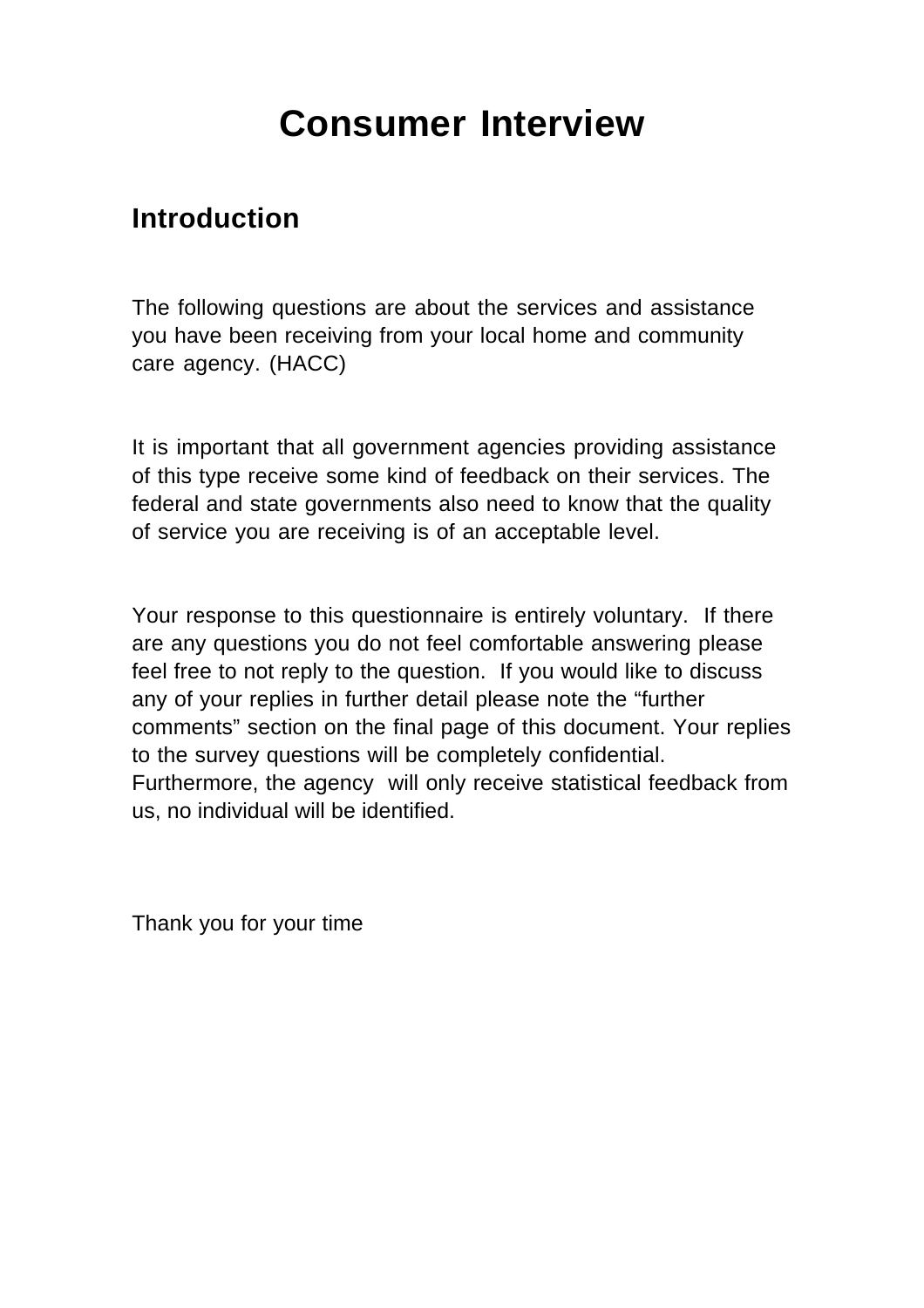**The name of the agency you receive services from is:**

..............................................................................................................

### **Section 1: Provision of Services**

**1 Did someone from the agency discuss your needs with you before they began providing services?**

| $\vert$ $\vert_1$ GO TO Q1b                                                                      |
|--------------------------------------------------------------------------------------------------|
| $\vert$ $\vert_2$ GO TO Q2                                                                       |
| $\begin{array}{ c c }\n\hline\n\end{array}$ $\begin{array}{ c c }\n\hline\n\end{array}$ GO TO Q2 |

**1b** Did the agency take into account all the things you and your carer might need help with?

|  | $\Box$ <sub>1</sub> GO TO Q2                                   |
|--|----------------------------------------------------------------|
|  |                                                                |
|  |                                                                |
|  | $\begin{vmatrix} 4 & \dots & 60 & \text{TO } Q2 \end{vmatrix}$ |

**2 Do you receive more than one service from the agency?**

| $\vert$ GO TO Q2b             |
|-------------------------------|
| $\vert$ <sub>2</sub> GO TO Q3 |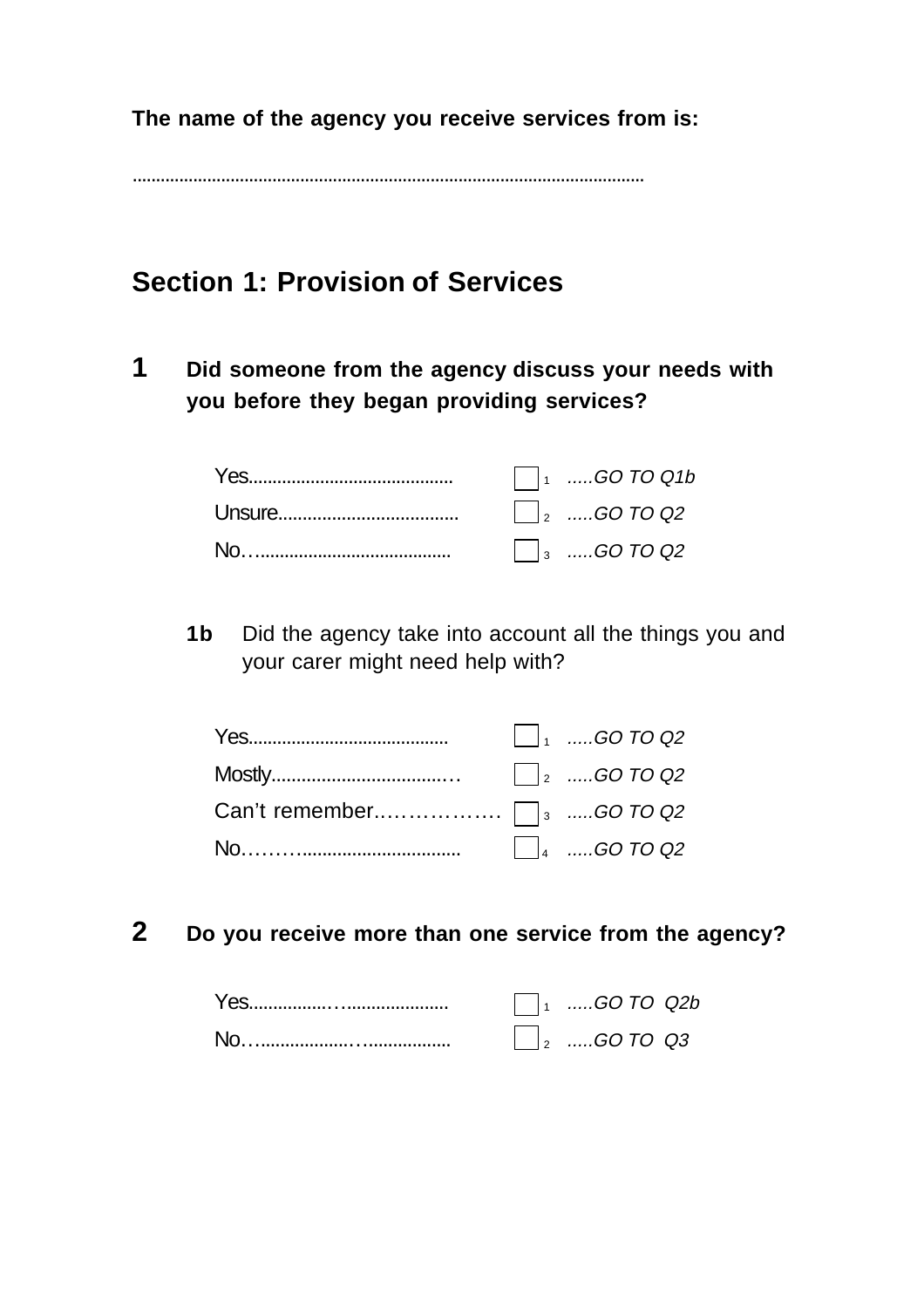Are the services provided in a coordinated fashion?  $2<sub>b</sub>$ 

| $\Box$ <sub>2</sub> GO TO Q3 |
|------------------------------|
| $\Box$ <sub>3</sub> GO TO Q3 |

#### $\overline{3}$ What type of assistance do you receive from the agency?

4 How would you rate the agency in providing information about ALL of their services?

|  | $\Box$ <sub>2</sub> GO TO Q5 |
|--|------------------------------|
|  | $\vert$ $\vert_3$ GO TO Q5   |
|  | $\Box$ 4 GO TO Q5            |
|  | $\Box$ <sub>5</sub> GO TO Q5 |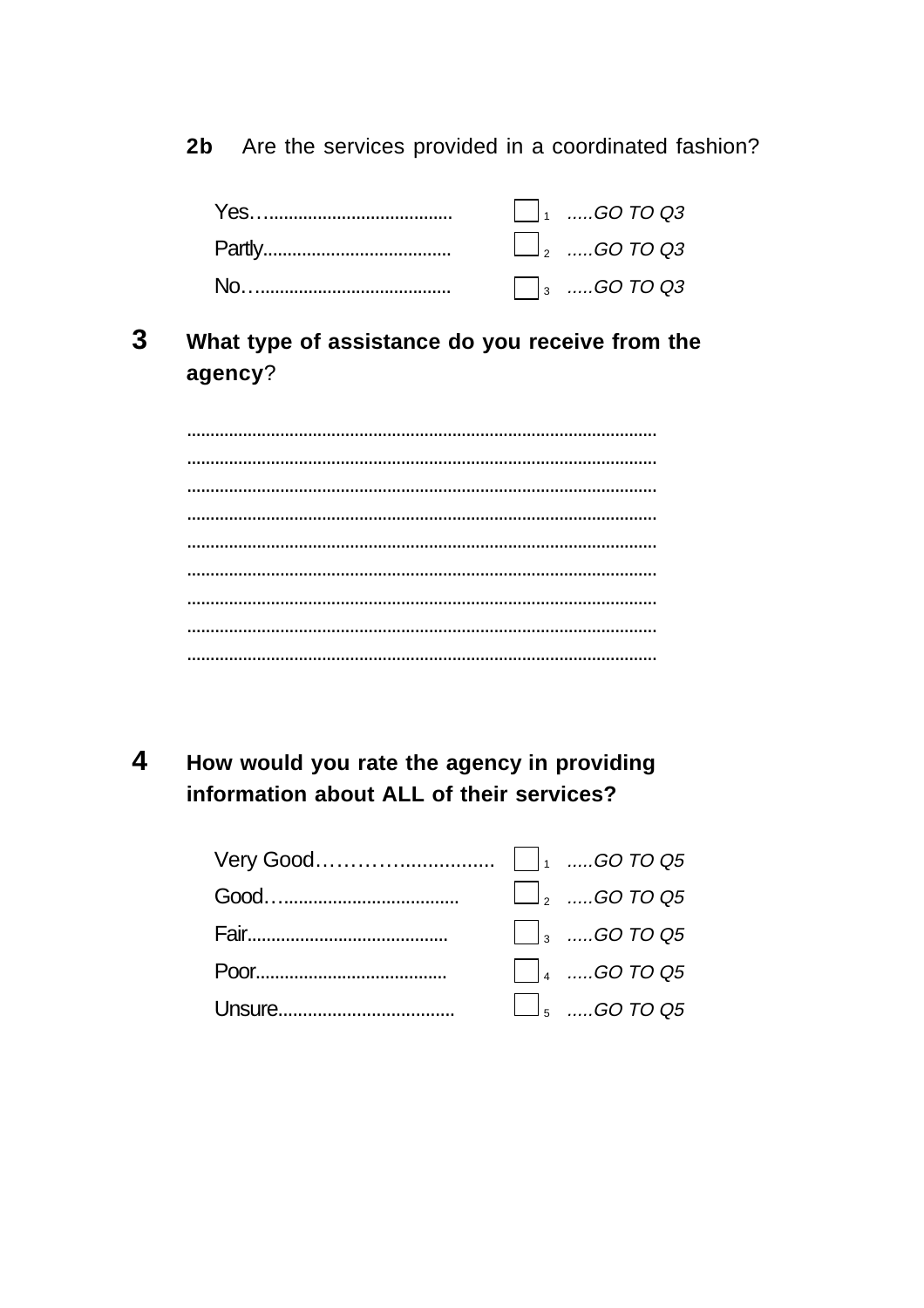### **5 Did the agency make a clear agreement with you about the services they would provide to you?**

| Yes, in written form                              | $\Box$ 1 GO TO Q5b            |
|---------------------------------------------------|-------------------------------|
|                                                   | $\Box$ <sub>2</sub> GO TO Q5b |
| I had a general idea $\Box$ <sub>3</sub> GO TO Q6 |                               |
| Can't remember                                    | $\Box$ 4 GO TO Q6             |
|                                                   | $\Box$ <sub>5</sub> GO TO Q5d |

**5b** Did they tell you which services, how often you would get them and for how long?

|                                                            | $\Box$ <sub>1</sub> GO TO Q5c |
|------------------------------------------------------------|-------------------------------|
| Some of this information $\vert \ \vert_2$ GO TO Q5c       |                               |
| No, none of this information $\Box$ <sub>3</sub> GO TO Q5c |                               |

**5c** Did you agree with what they proposed?

| $\Box$ GO TO Q6     |
|---------------------|
| $\vert_2$ GO TO Q5d |

**5d** If no, did you discuss this with them?

| $1, \dots$ GO TO Q6 |
|---------------------|
| $\Box$ , GO TO Q5e  |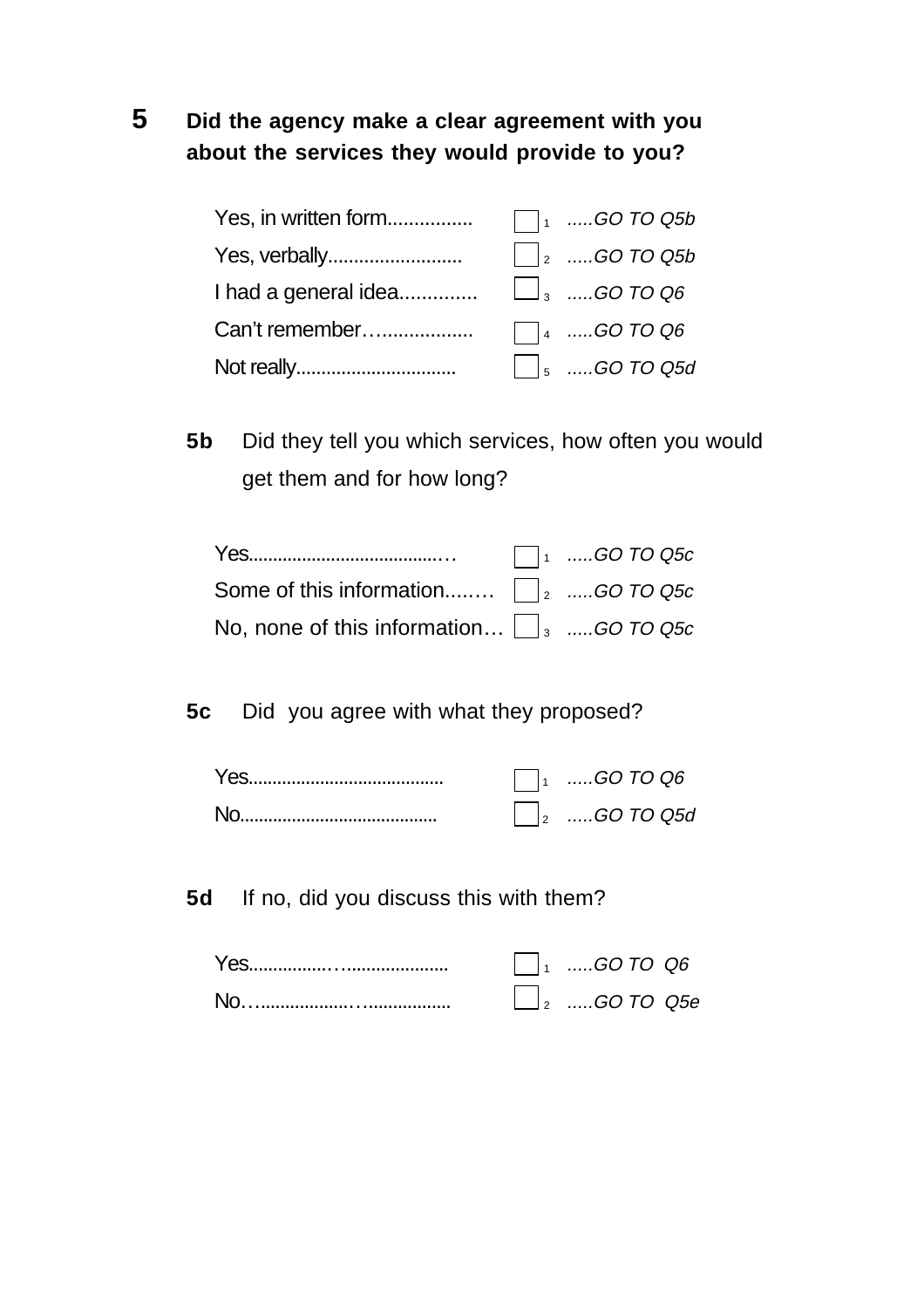$5e$ If you disagreed with the services they proposed to you what were your reasons for not discussing this with them?

6 Does the agency provide you with help in the way they said they would provide it?

| $\begin{array}{ccc} \begin{array}{ccc} \end{array}$ $\begin{array}{ccc} \end{array}$ $\begin{array}{ccc} \end{array}$ $\begin{array}{ccc} \end{array}$ $\begin{array}{ccc} \end{array}$ $\begin{array}{ccc} \end{array}$ $\begin{array}{ccc} \end{array}$ $\begin{array}{ccc} \end{array}$ $\begin{array}{ccc} \end{array}$ $\begin{array}{ccc} \end{array}$ $\begin{array}{ccc} \end{array}$ $\begin{array}{ccc} \end{array}$ $\begin{array}{ccc} \end{array}$ $\begin{array}{ccc} \end{array}$ $\begin{$ |
|------------------------------------------------------------------------------------------------------------------------------------------------------------------------------------------------------------------------------------------------------------------------------------------------------------------------------------------------------------------------------------------------------------------------------------------------------------------------------------------------------------|
|                                                                                                                                                                                                                                                                                                                                                                                                                                                                                                            |
| $\Box$ <sub>3</sub> GO TO Q7                                                                                                                                                                                                                                                                                                                                                                                                                                                                               |

 $\overline{7}$ Are you happy with the way your agency currently charges you for services?

|                                                       | $\Box$ <sub>1</sub> .GO TO SECTION 2 |
|-------------------------------------------------------|--------------------------------------|
|                                                       | $\Box$ <sub>2</sub> .GO TO SECTION 2 |
| $N_{\Omega}$ and $N_{\Omega}$ are the set of $\Omega$ | $\Box$ <sub>3</sub> .GO TO SECTION 2 |
| Not relevant                                          | $\Box$ <sub>4</sub> .GO TO SECTION 2 |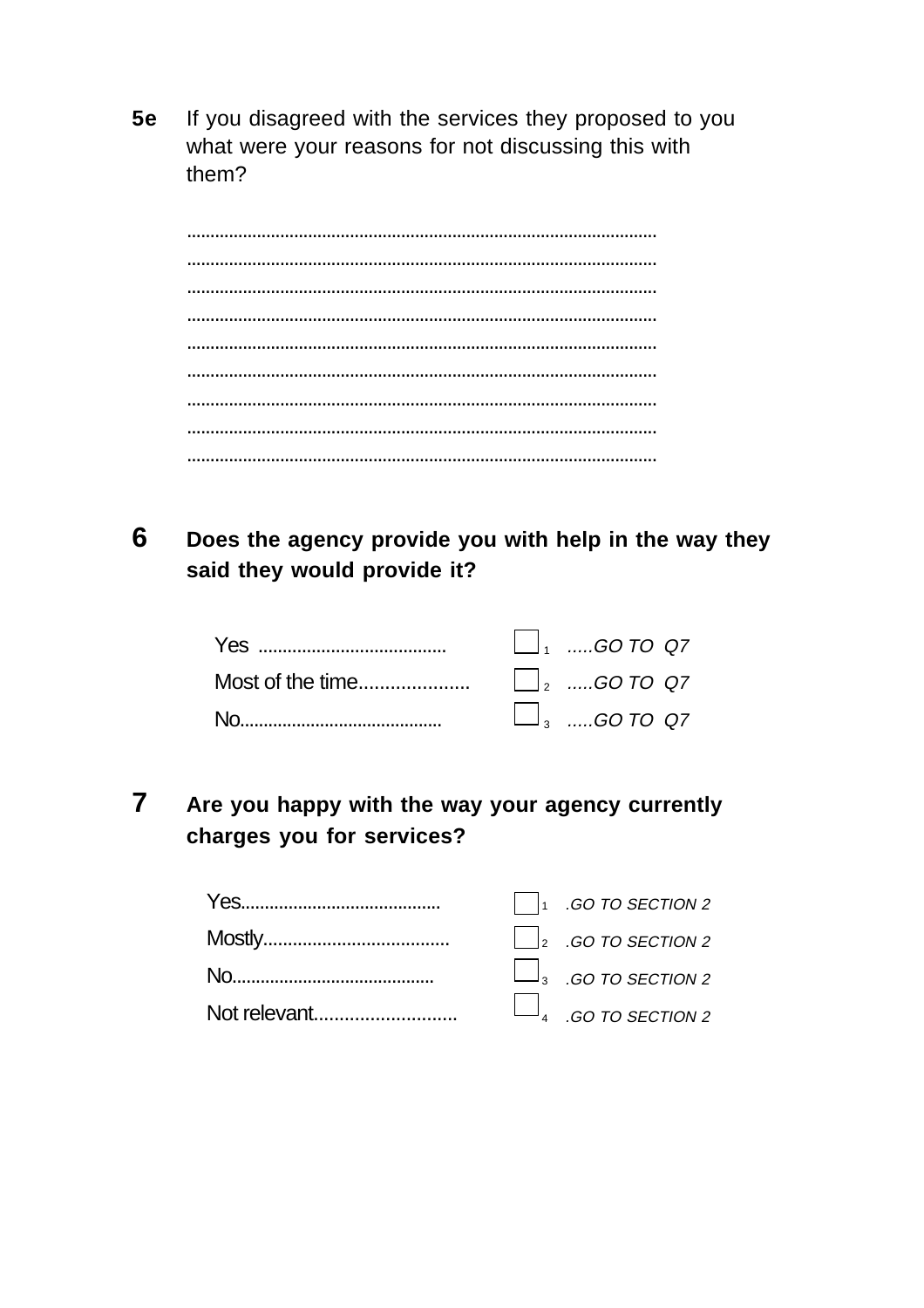### **Section 2: Rights and Information**

**1 How were your rights and responsibilities explained to you? (this would include your right to access personal information, confidentiality and privacy issues)**

| Information provided  |                              |
|-----------------------|------------------------------|
|                       |                              |
| Already familiar with |                              |
|                       | $\Box$ <sub>3</sub> GO TO Q2 |
|                       |                              |

**2 Do you have any concerns with the way the agency deals with privacy and confidentiality?**

|  | $\vert$ GO TO Q2b             |  |
|--|-------------------------------|--|
|  | $\perp$ <sub>2</sub> GO TO Q3 |  |

**2b** What are your concerns?

..................................................................................................... ..................................................................................................... ..................................................................................................... ..................................................................................................... ..................................................................................................... ..................................................................................................... .....................................................................................................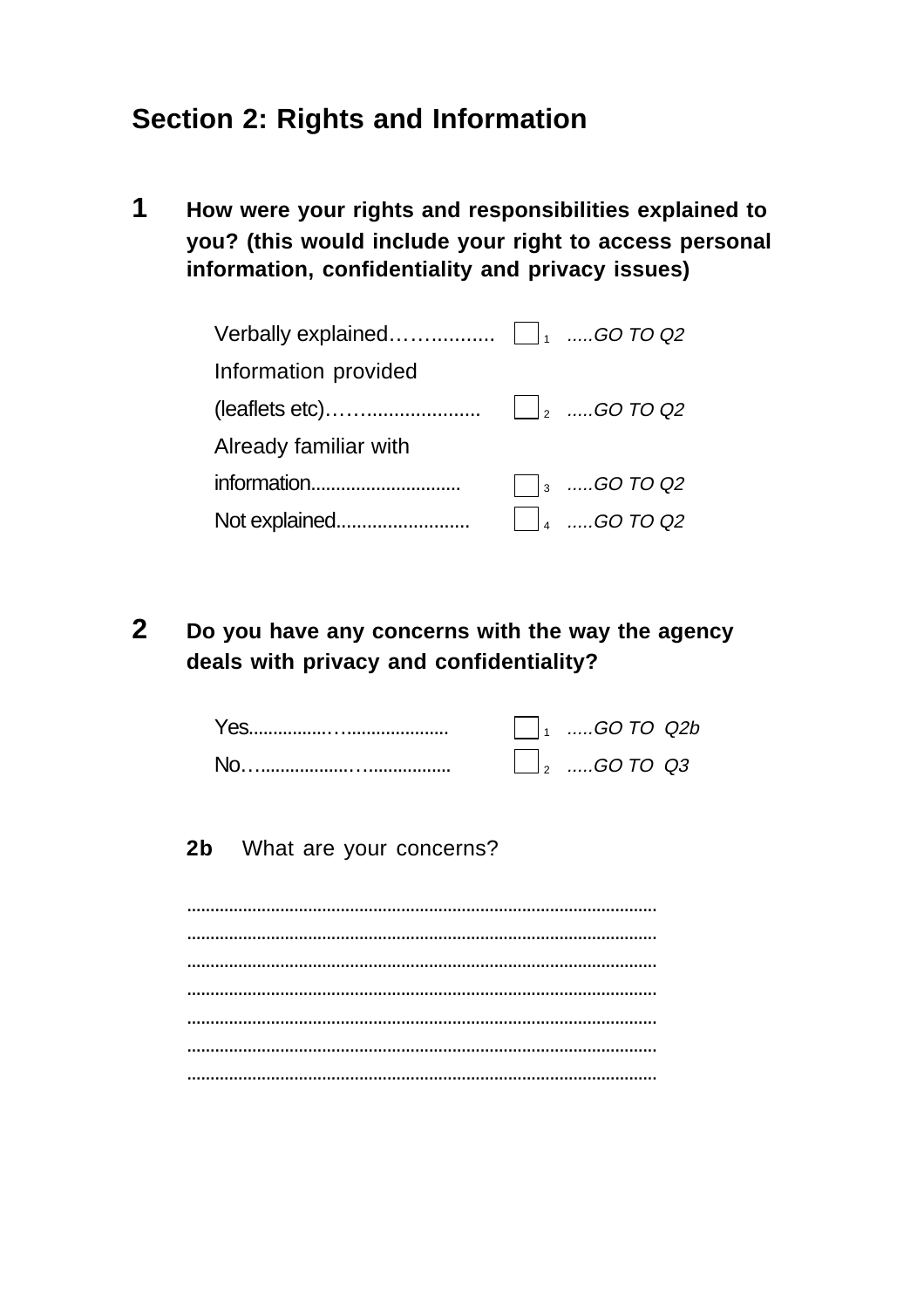**3 Do you have any concerns about the personal information the agency might keep about you?**

|    | $\vert \ \vert_1$ GO TO Q4   |
|----|------------------------------|
| Nο | $\Box$ <sub>2</sub> GO TO Q4 |

### **4 Have you ever tried to get hold of the personal information that the agency has about you?**

| $\vert$ GO TO Q4b            |
|------------------------------|
| $\Box$ <sub>2</sub> GO TO Q5 |

**4b** Did you get the information you wanted?

| $\begin{array}{ c c c }\n\hline\n&\hline\n&\hline\n1&GO\,TO\,QS\n\end{array}$ |
|-------------------------------------------------------------------------------|
| $\vert$ $\vert_2$ GO TO 05                                                    |
| $\Box$ <sub>3</sub> GO TO Q5                                                  |

**5 Are you aware of any occasions when the agency may have passed on information about you without asking for your permission first?**

|    | $\Box$ <sub>1</sub> GO TO Q5b |
|----|-------------------------------|
| Nc | GO TO SECTION 3               |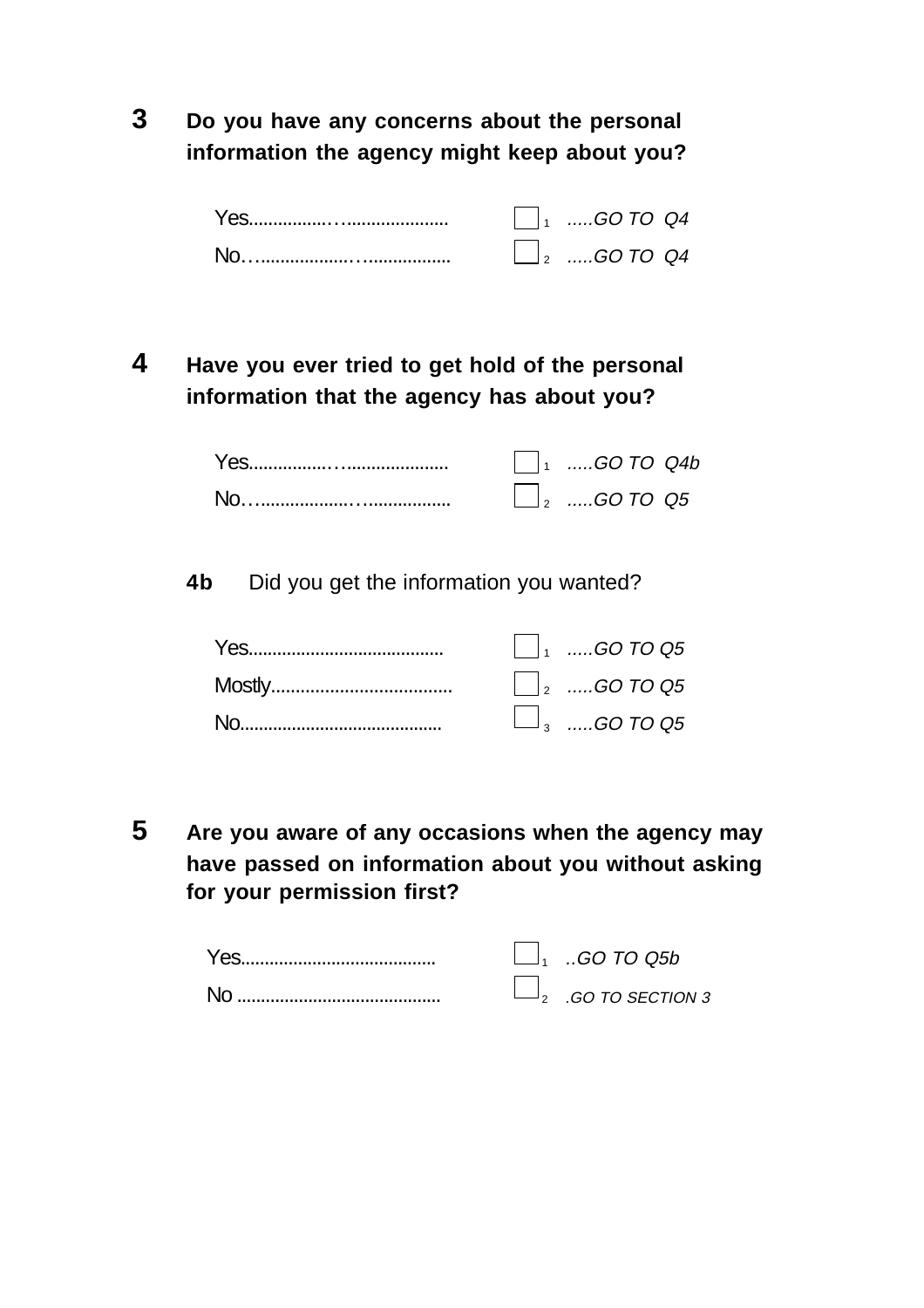What action did you take?  $5<sub>b</sub>$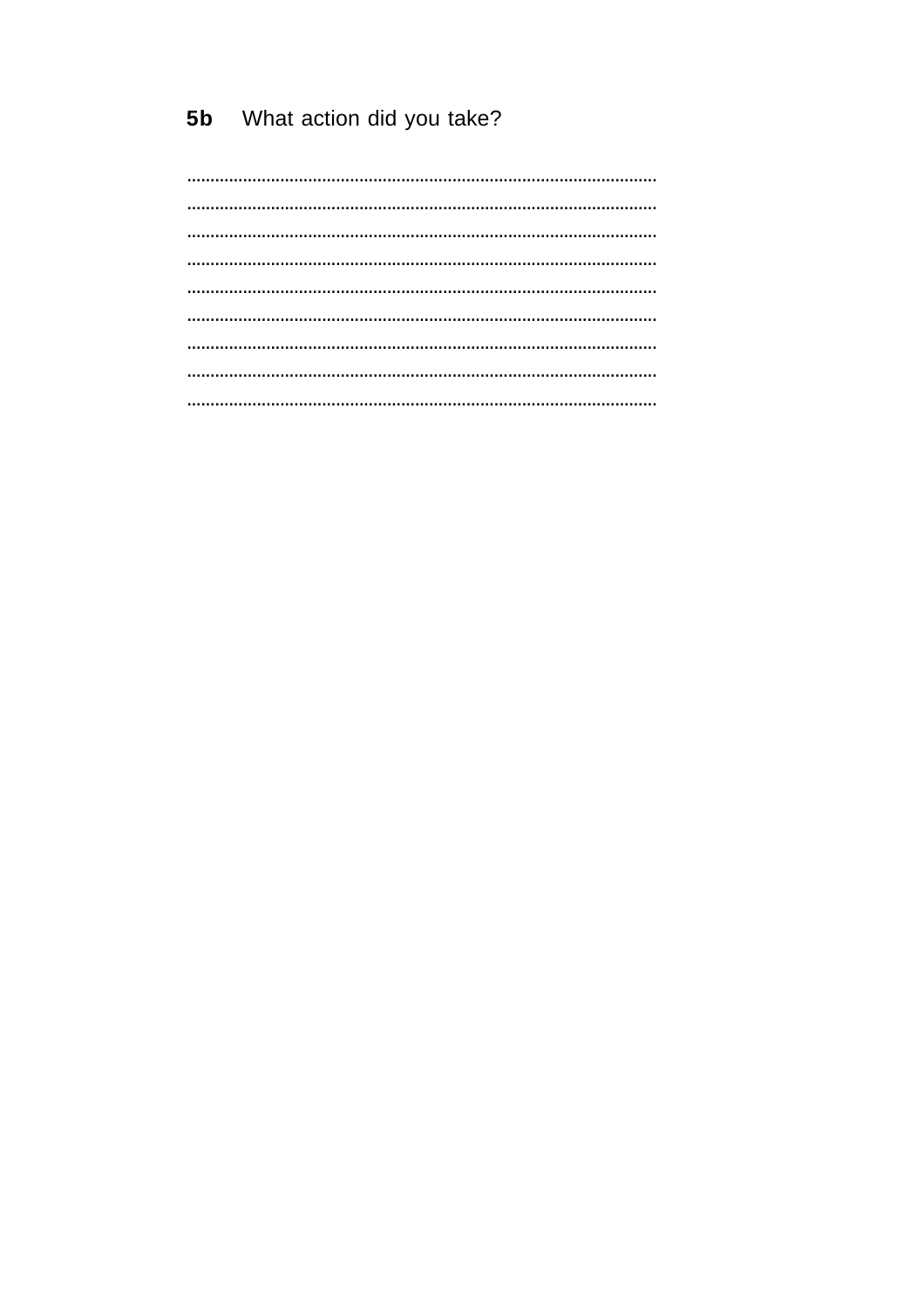### **Section 3: Satisfaction with Services**

**1 How satisfied are you with the level of performance of the staff at the agency?**

| Very Satisfied                                    | $\Box$ <sub>1</sub> GO TO Q2 |
|---------------------------------------------------|------------------------------|
| Moderately Satisfied $\Box$ <sub>2</sub> GO TO Q2 |                              |
|                                                   | $\Box$ <sub>3</sub> GO TO Q2 |
|                                                   |                              |

**2 Have you ever been concerned about your safety or security because of the actions of agency staff?**

| $1_1$ GO TO Q3    |
|-------------------|
| $\Box$ 2 GO TO Q3 |

**3 Does anyone from the agency discuss with you the need to change or increase the amount of help you receive?**

|                            | $\Box$ <sub>1</sub> GO TO Q4 |
|----------------------------|------------------------------|
| Yes, but not as often as I |                              |
| would like                 | $\vert \vert_2$ GO TO Q4     |
|                            | $\Box$ <sub>3</sub> GO TO Q4 |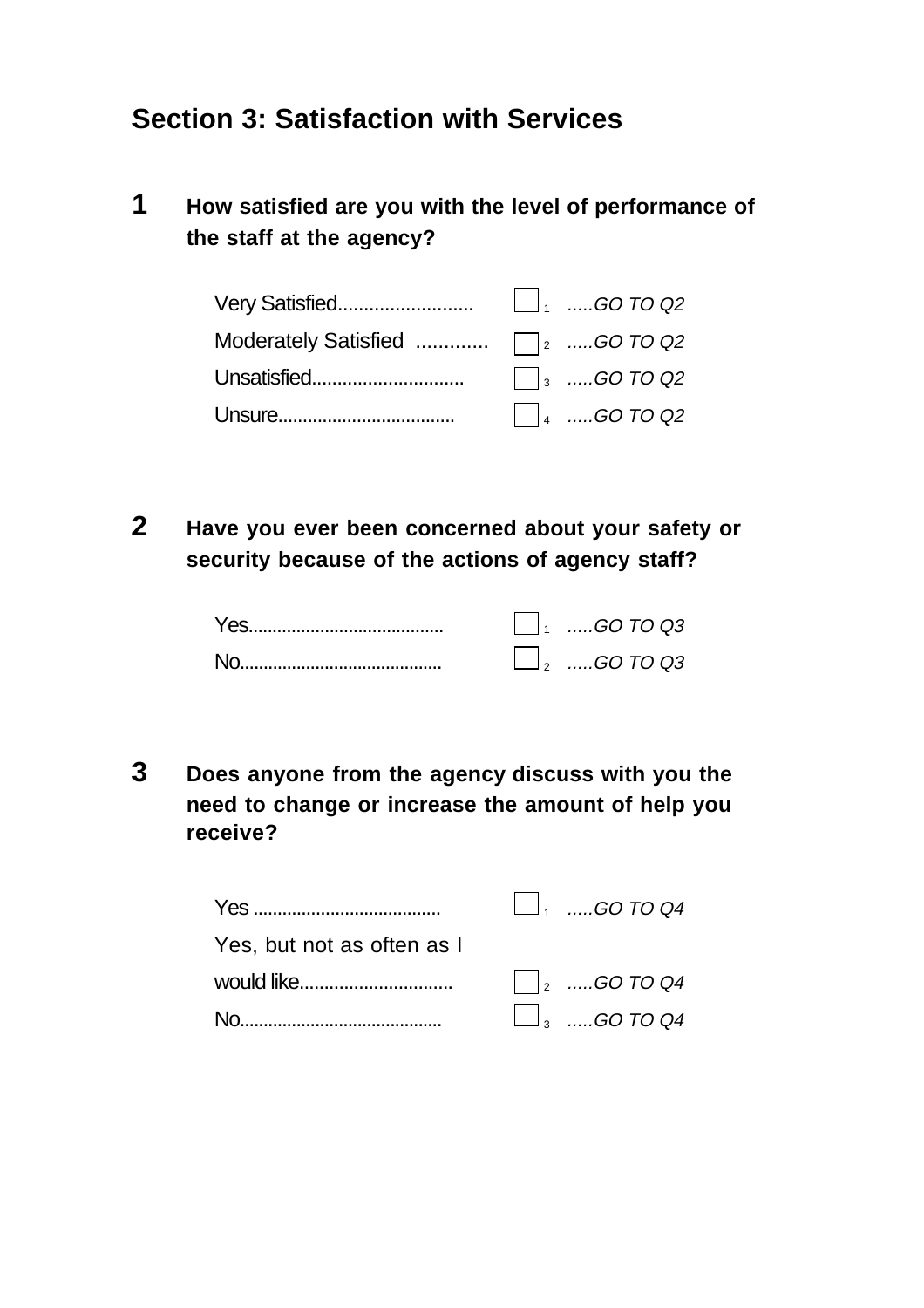### **4 How often does someone from the agency contact you to see how you are getting along?**

| At least every two months $\Box$ $\Box$ $_{2}$ $\Box$ .GO TO Q5 |                              |
|-----------------------------------------------------------------|------------------------------|
| At least every 6 months $\Box$ <sub>3</sub> GO TO Q5            |                              |
|                                                                 |                              |
|                                                                 | $\Box$ <sub>5</sub> GO TO Q5 |

### **5 Do you feel that you can voice your opinions to the agency about how it is being run?**

|                                                                                                                                                                                                                                                                                                                                                                    | $\Box$ <sub>1</sub> GO TO Q6 |
|--------------------------------------------------------------------------------------------------------------------------------------------------------------------------------------------------------------------------------------------------------------------------------------------------------------------------------------------------------------------|------------------------------|
|                                                                                                                                                                                                                                                                                                                                                                    | $\Box$ <sub>2</sub> GO TO Q6 |
|                                                                                                                                                                                                                                                                                                                                                                    |                              |
| Don't want to $\begin{array}{ccc}\n\vdots \\ \vdots \\ \vdots\n\end{array}$ On $\begin{array}{ccc}\n\vdots \\ \vdots\n\end{array}$ and $\begin{array}{ccc}\n\vdots \\ \vdots\n\end{array}$ and $\begin{array}{ccc}\n\vdots \\ \vdots\n\end{array}$ and $\begin{array}{ccc}\n\vdots \\ \vdots\n\end{array}$ and $\begin{array}{ccc}\n\vdots \\ \vdots\n\end{array}$ |                              |
|                                                                                                                                                                                                                                                                                                                                                                    | $\Box$ <sub>5</sub> GO TO Q6 |
|                                                                                                                                                                                                                                                                                                                                                                    |                              |

**6 Do you feel that you could gain access to documents about the way the agency is run, if you wanted to?**

| $\begin{vmatrix} 1 &  & 0 & 0 & 0 & 0 \\ 0 &  & 0 & 0 & 0 & 0 \\ 0 &  & 0 & 0 & 0 & 0 \\ 0 &  & 0 & 0 & 0 & 0 \\ 0 &  & 0 & 0 & 0 & 0 \\ 0 &  & 0 & 0 & 0 & 0 \\ 0 &  & 0 & 0 & 0 & 0 \\ 0 &  & 0 & 0 & 0 & 0 \\ 0 &  & 0 & 0 & 0 & 0 \\ 0 &  & 0 & 0 & 0 & 0 \\ 0 &  & 0 & 0 & 0 & 0 & 0 \\ 0 &  & 0 & 0 & 0 & 0 & 0 \\ 0 & $ |
|--------------------------------------------------------------------------------------------------------------------------------------------------------------------------------------------------------------------------------------------------------------------------------------------------------------------------------|
| $\vert \vert_2$ GO TO Q7                                                                                                                                                                                                                                                                                                       |
| $\Box$ <sub>3</sub> GO TO Q7                                                                                                                                                                                                                                                                                                   |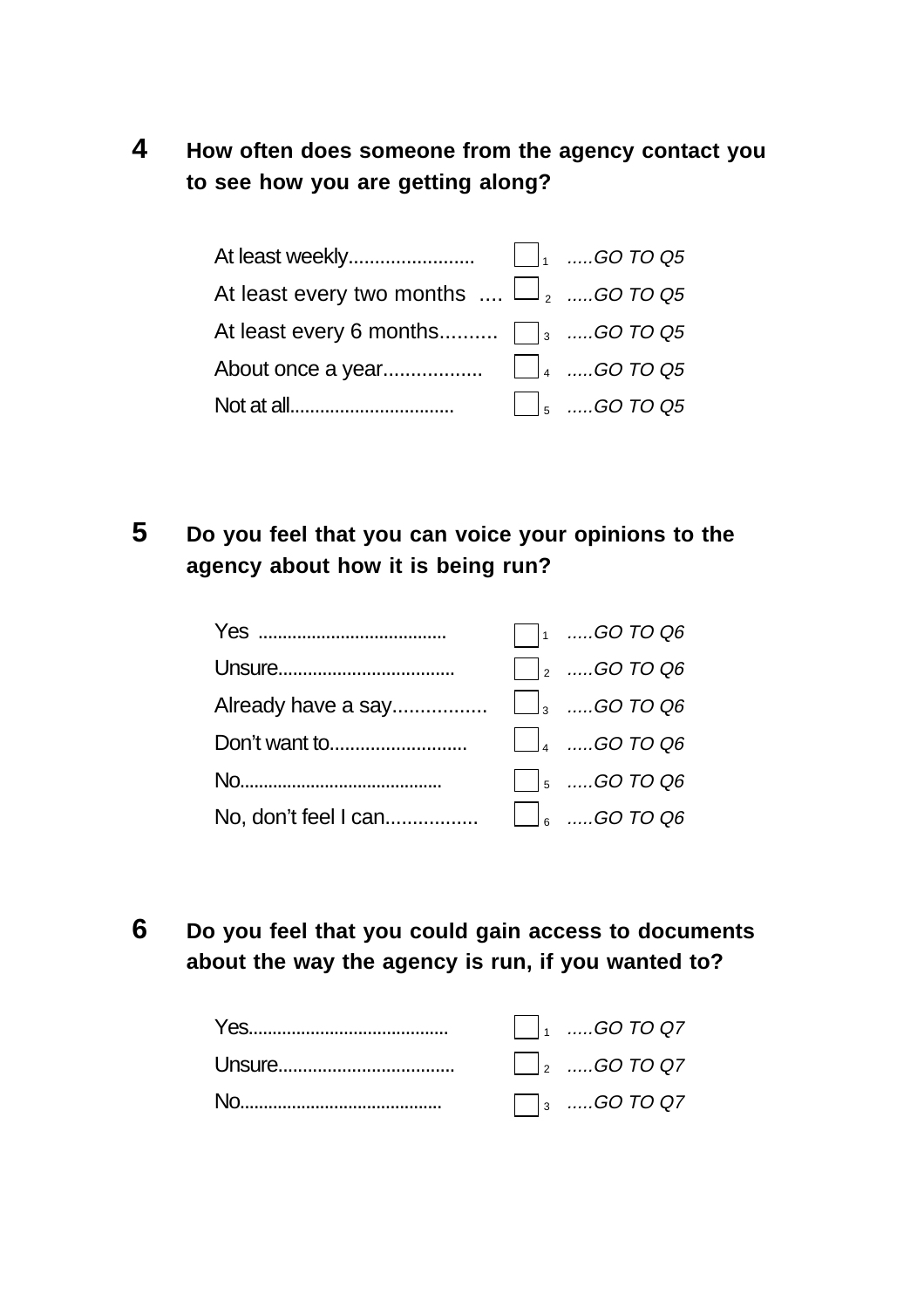#### $\overline{7}$ Have you ever asked the agency for help and been refused?

| $1, \ldots$ GO TO Q7b |
|-----------------------|
| $1_2$ GO TO Q8        |

Did they explain why they refused to help?  $7<sub>b</sub>$ 

| $\Box$ , …GO TO Q7c |
|---------------------|
| $\vert_2$ GO TO Q8  |

Why did they refuse to help? 7c

Were you satisfied with their response? 7d

| $\Box$ <sub>1</sub> GO TO Q8 |
|------------------------------|
| $\vert$ $\vert_2$ GO TO Q8   |
| $\Box$ <sub>3</sub> GO TO Q8 |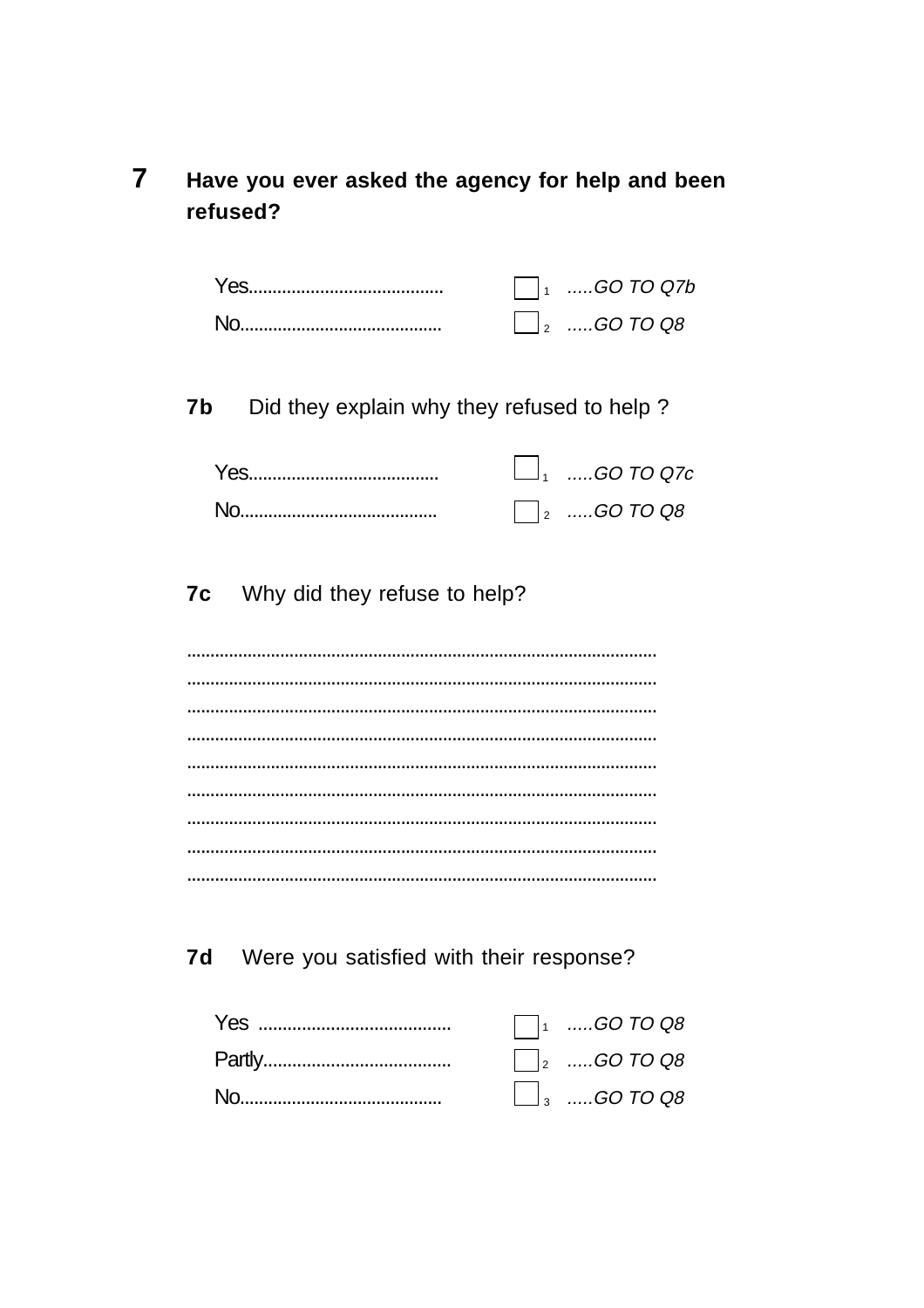#### 8 Have you ever had any concerns about the help you receive from the agency?

| $\vert_{1}$ GO TO Q8b |
|-----------------------|
| $\vert_2$ GO TO Q9    |

Did you express your concerns with the agency staff? 8b

| $\begin{bmatrix} 1 &  & 0 & 0 & 0 & 0 \end{bmatrix}$ |
|------------------------------------------------------|
| $\rfloor_2$ GO TO Q9                                 |

Were you happy with the way the agency **8c** responded to your concerns?

| $\begin{array}{ccc} \begin{array}{ccc} \end{array} & \begin{array}{ccc} \end{array} & \begin{array}{ccc} \end{array} & \begin{array}{ccc} \end{array} & \begin{array}{ccc} \end{array} & \begin{array}{ccc} \end{array} & \begin{array}{ccc} \end{array} & \begin{array}{ccc} \end{array} & \begin{array}{ccc} \end{array} & \begin{array}{ccc} \end{array} & \begin{array}{ccc} \end{array} & \begin{array}{ccc} \end{array} & \begin{array}{ccc} \end{array} & \begin{array}{ccc} \end{array} & \begin{array}{ccc} \end{array}$ |
|-----------------------------------------------------------------------------------------------------------------------------------------------------------------------------------------------------------------------------------------------------------------------------------------------------------------------------------------------------------------------------------------------------------------------------------------------------------------------------------------------------------------------------------|
|                                                                                                                                                                                                                                                                                                                                                                                                                                                                                                                                   |
| $\Box$ <sub>3</sub> GO TO Q8d                                                                                                                                                                                                                                                                                                                                                                                                                                                                                                     |

What were you unhappy about? 8d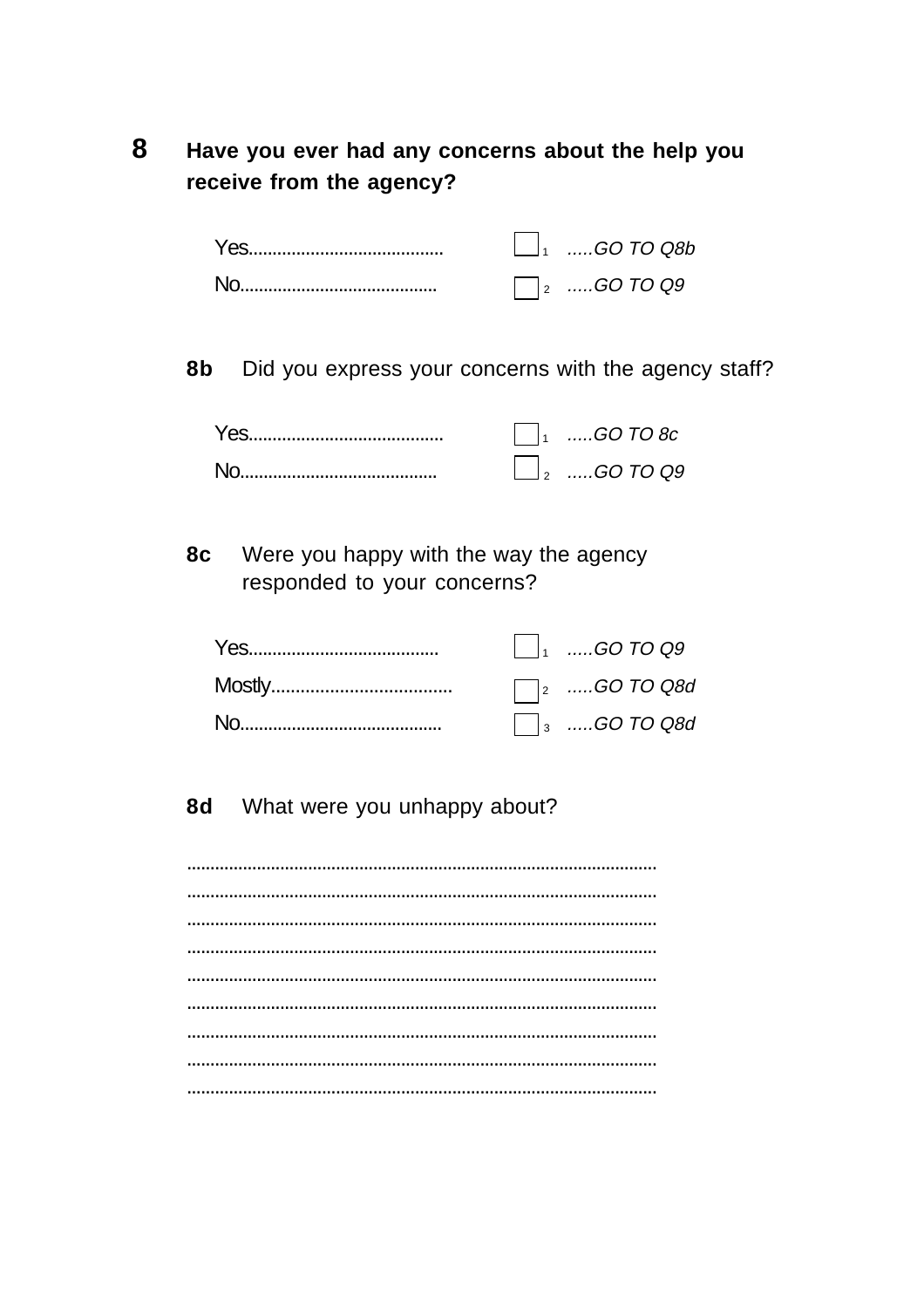**9 Has the agency informed you of what to do if you're not happy with the service you get?**

| $\Box$ GO TO Q10              |
|-------------------------------|
| $\Box$ <sub>2</sub> GO TO Q10 |
| $\Box$ <sub>3</sub> GO TO Q10 |

**10 Did the agency tell you that you can voice any concerns you have about them to outside authorities?**

| GO TO Q11    |
|--------------|
| $$ GO TO Q11 |

**11 Do you feel confident that the agency will listen to any concerns you have, and deal with them properly?**

|  | $\vert \vert_2$ GO TO Q12     |
|--|-------------------------------|
|  | $\Box$ <sub>3</sub> GO TO Q12 |

### **12 Do you think that things would go badly for you if you made a complaint about the agency ?**

|  | $\vert$ GO TO Q12b                                         |
|--|------------------------------------------------------------|
|  | $\begin{vmatrix} 2 & . & GQ & TO \ \end{vmatrix}$ 5ECTION4 |
|  | $\Box$ <sub>3</sub> .GO TO SECTION 4                       |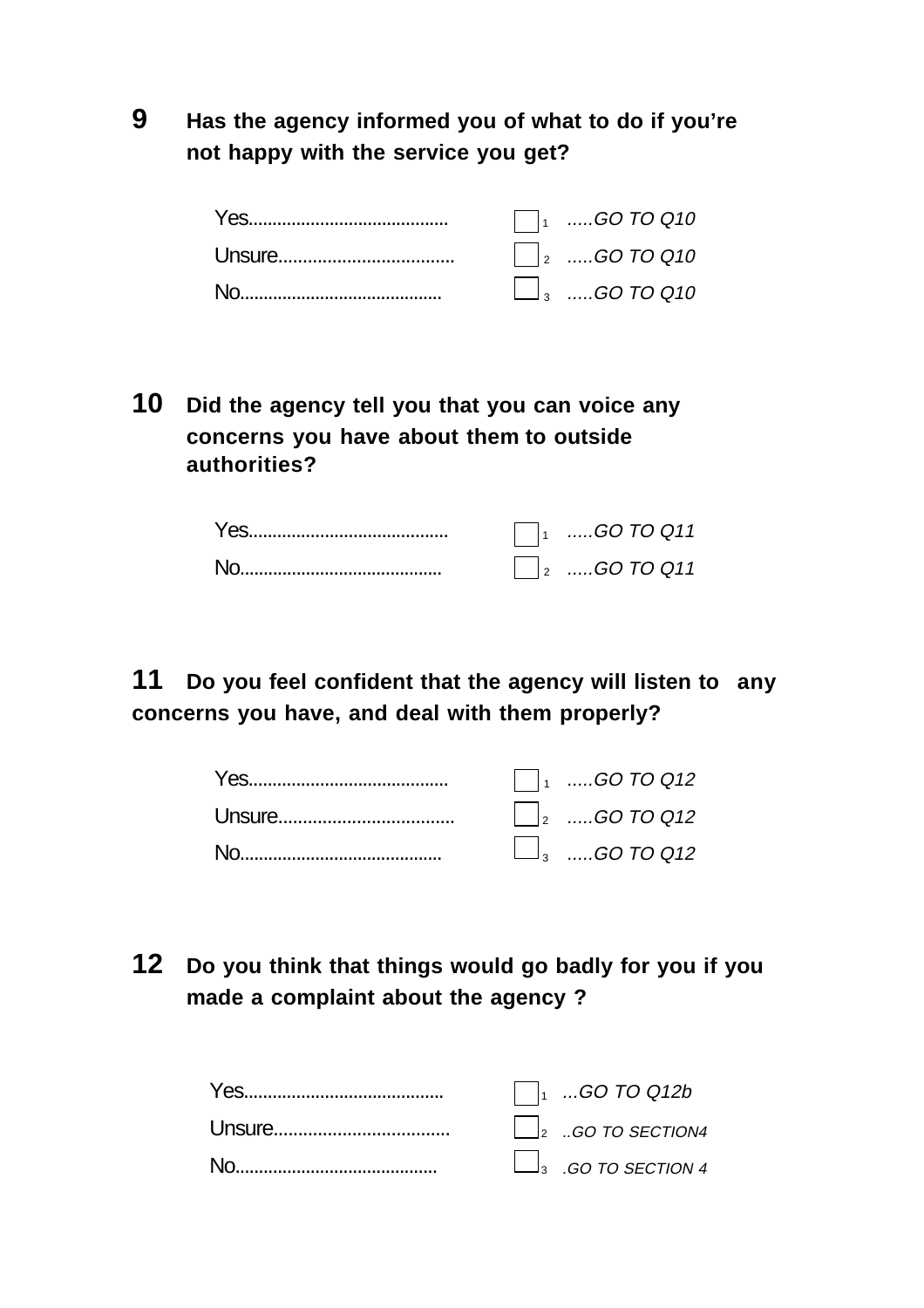12b What do you think would happen if you made a complaint about the agency?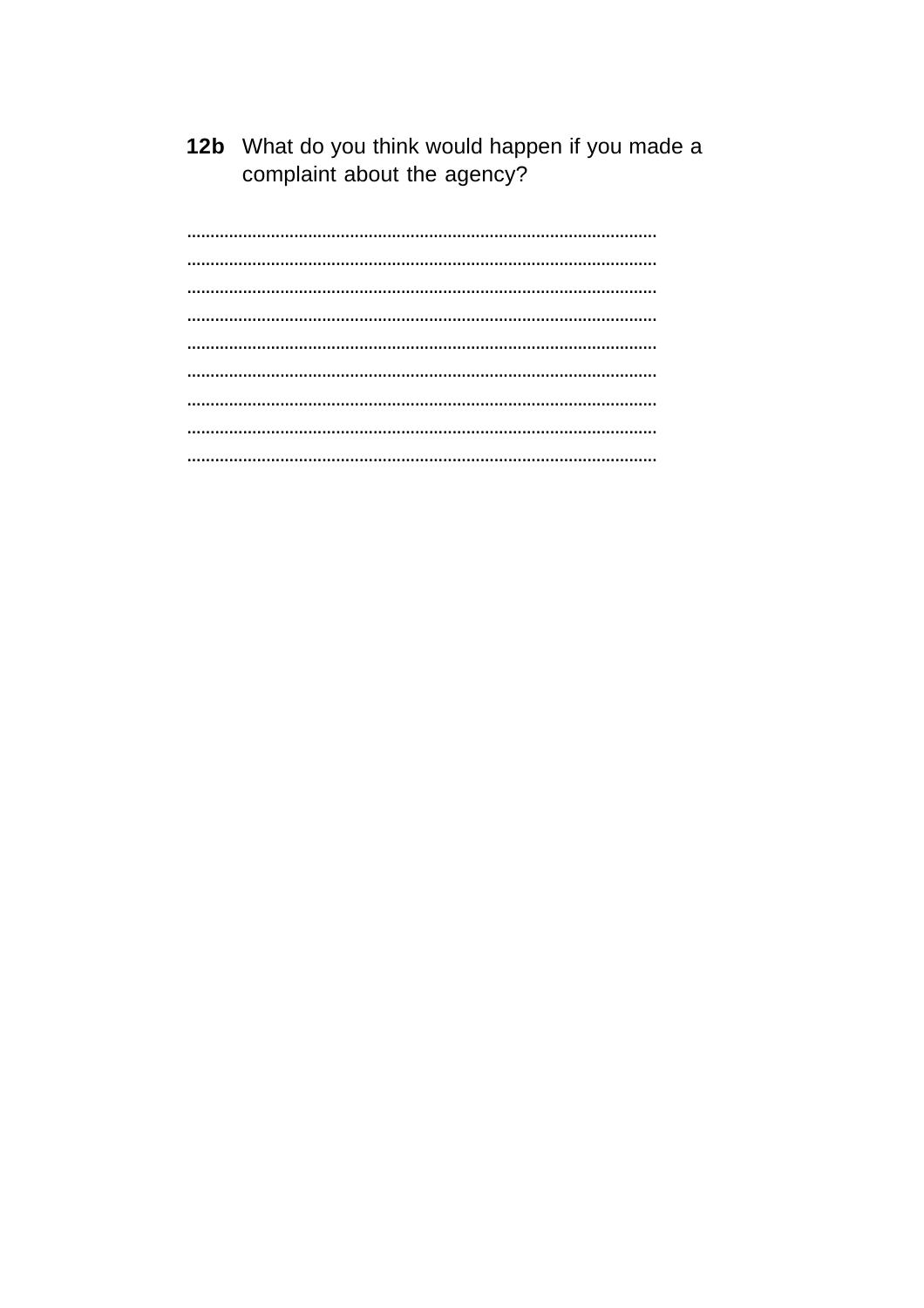### **Section 4: Advocacy**

**An advocate is a person you can choose to represent your rights, and negotiate on your behalf. This may be a friend, a family member or an advocacy service.**

**1 Has the agency provided you with any information about your right to have someone else speak on your behalf (an advocate)?**

|                                                                | $\Box$ <sup>1</sup> GO TO Q2                                                  |
|----------------------------------------------------------------|-------------------------------------------------------------------------------|
|                                                                | $\Box$ <sub>2</sub> GO TO Q2                                                  |
| Previously had information $\ldots \Box$ <sub>3</sub> GO TO Q2 |                                                                               |
|                                                                | $\begin{vmatrix} 1 & \dots & \text{GO} & \text{TO} & \text{Q2} \end{vmatrix}$ |

**2 Did you receive any information from the agency about how you could obtain an advocate?**

|                                                          | $\vert \ \vert_1$ GO TO Q3 |
|----------------------------------------------------------|----------------------------|
|                                                          | $\Box$ , GO TO Q3          |
| Previously had information $\ldots \square_{3}$ GO TO Q3 |                            |
|                                                          | $\Box$ 4 GO TO Q3          |

**3 Have you ever had someone speak on your behalf in relation to the services you received from the agency?**

| $1, \ldots$ GO TO 3b          |
|-------------------------------|
| $\perp$ <sub>2</sub> GO TO Q4 |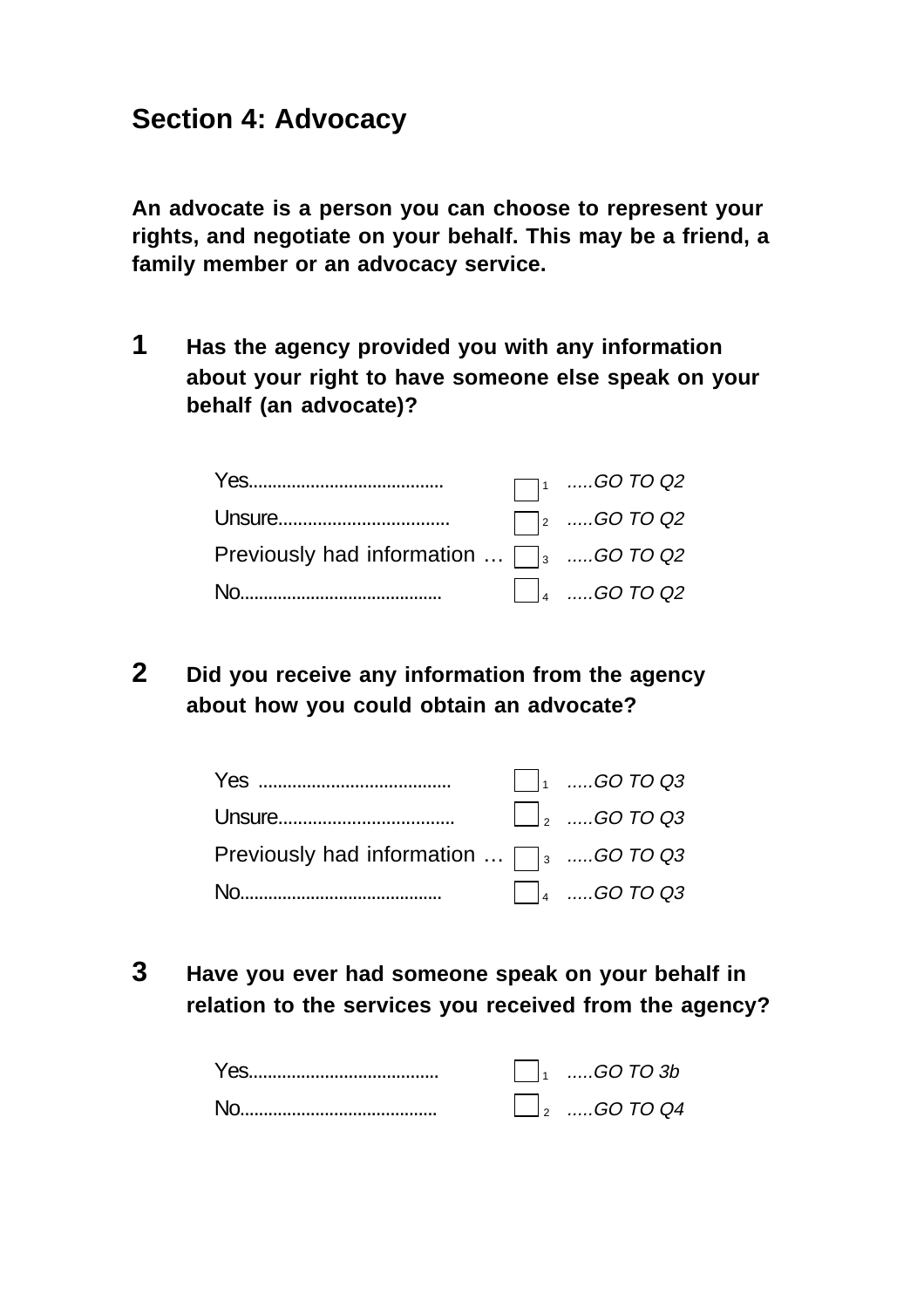Has the agency encouraged your chosen  $3<sub>b</sub>$ representative (advocate) to be involved in speaking for your interests?

| $\Box$ <sub>1</sub> GO TO Q3c |
|-------------------------------|
| $\Box$ <sub>2</sub> GO TO Q3c |
| $\Box$ <sub>3</sub> GO TO Q3c |

 $3c$ What was your experience with using this representative (advocate)? (eg what was the outcome?)

 $\overline{\mathbf{4}}$ Do you feel confident that you could obtain an advocate of your choice if you needed to?

|  | $\bigcap_{1}$ .GO TO SECTION 5                                                                             |
|--|------------------------------------------------------------------------------------------------------------|
|  | $\begin{array}{c} \begin{array}{ccc} \end{array} & 2 & .GO \ \textit{TO} & \textit{SECTION 5} \end{array}$ |
|  | $\Box$ 3 .GO TO SECTION 5                                                                                  |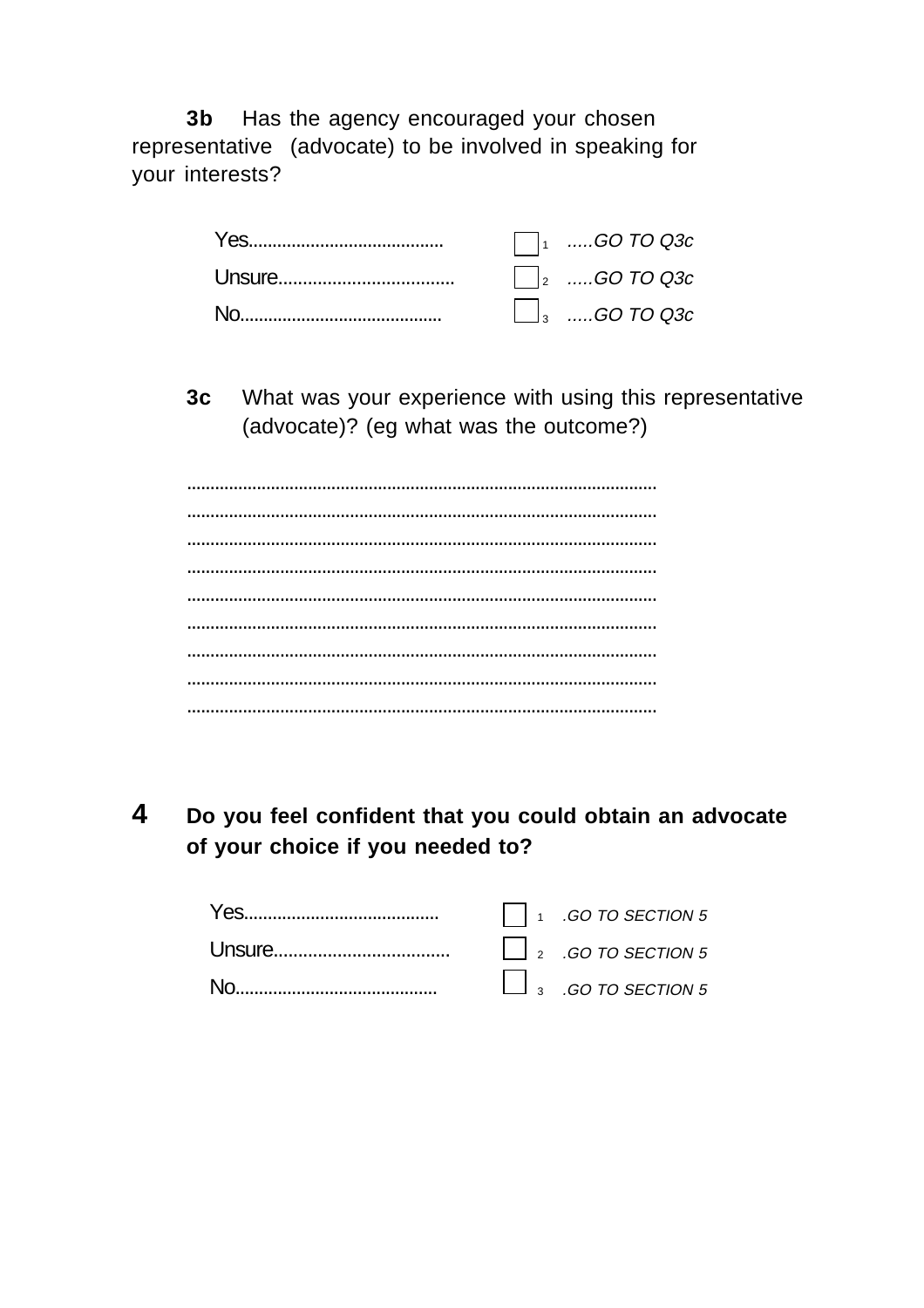### **Section 5: General Information**

### **1 You are...........**

| $\Box$ <sub>1</sub> GO TO Q2 |
|------------------------------|
| $\Box$ , GO TO Q2            |

### **2 You are aged between........**

| 0-54 years  | $\Box$ <sub>1</sub> GO TO Q3 |
|-------------|------------------------------|
| 55-64 years | $\Box$ <sub>2</sub> GO TO Q3 |
| 65-74 years | $\Box$ <sub>3</sub> GO TO Q3 |
| 75-84 years | $\Box$ 4 GO TO Q3            |
| 85 and over | $\Box$ <sub>5</sub> GO TO Q3 |

### **3 The services you are receiving are primarily........**

| to help you                                           | $\begin{array}{ c c }\n\hline\n&\hline\n1 & \dots . 60 \text{ TO } Q4\n\end{array}$ |
|-------------------------------------------------------|-------------------------------------------------------------------------------------|
| to help the person you are caring $\Box$ <sub>2</sub> |                                                                                     |
|                                                       | $$ GO TO Q4                                                                         |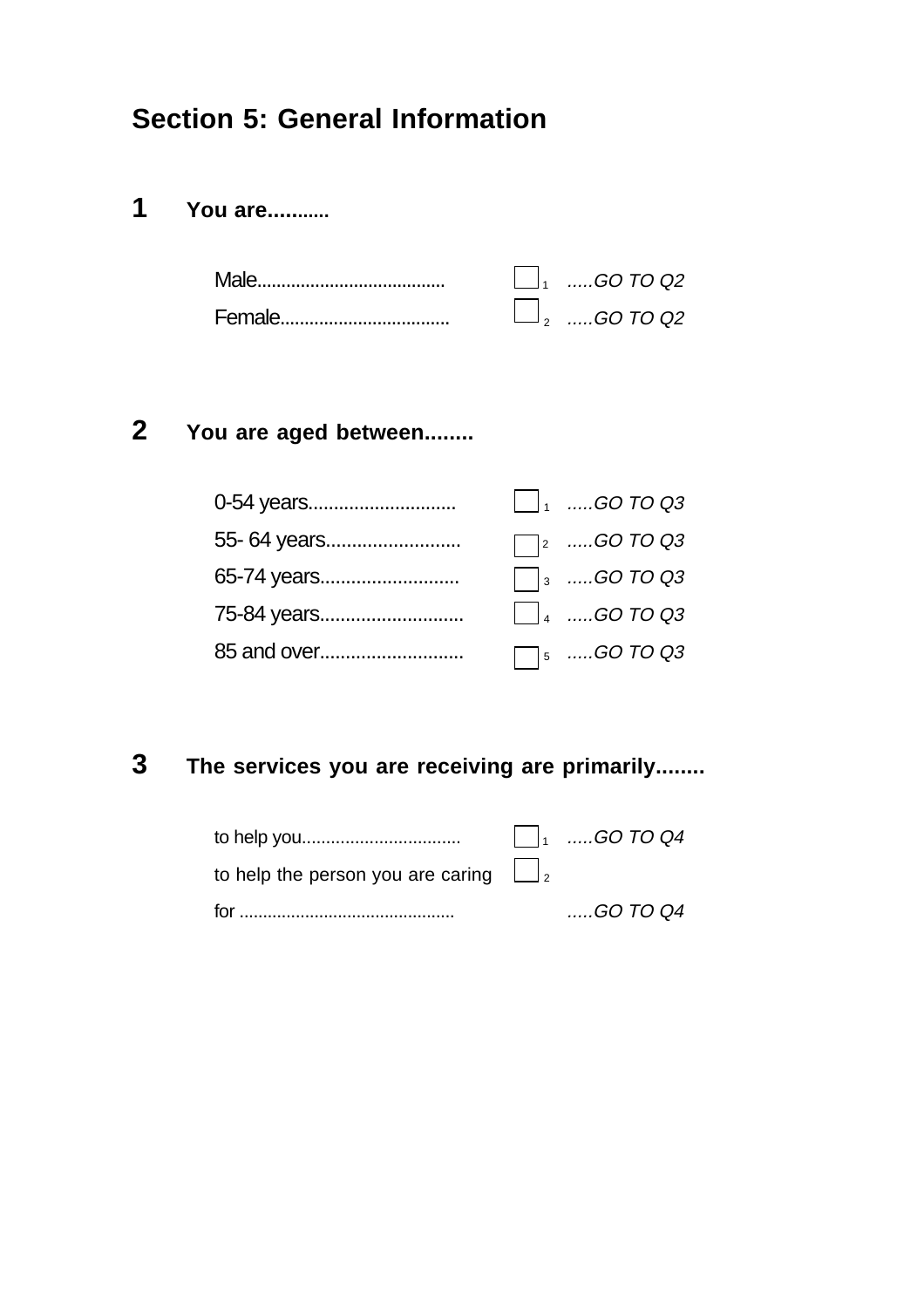### **4 You are ........**

(Please feel free to tick more than one box)

| From a non-English speaking<br>1                   |                              |
|----------------------------------------------------|------------------------------|
| background                                         | GO TO 05                     |
| ر ا<br>An Aboriginal or Torres Strait              |                              |
|                                                    | $$ GO TO 05                  |
|                                                    |                              |
| Living in a rural or remote area $\Box$ 4 GO TO Q5 |                              |
| Caring for someone with dementia                   | $\Box$ <sub>5</sub> GO TO Q5 |
| None of the above                                  | 6 GO TO                      |
|                                                    | <i>COMMENTS</i>              |
|                                                    | <i>SECTION</i>               |

**5 Is the agency sensitive and responsive to your different requirements as a member of one of these groups?**

| Yes.<br> |                      | GO TO           |
|----------|----------------------|-----------------|
|          |                      | <b>COMMENTS</b> |
|          |                      | <b>SECTION</b>  |
|          | $\vert$ <sub>2</sub> | $60$ TO         |
|          |                      | <b>COMMENTS</b> |
|          |                      | <b>SECTION</b>  |
| Nο       | $\frac{1}{3}$        | $GO$ TO         |
|          |                      | <b>COMMENTS</b> |
|          |                      | <b>SECTION</b>  |